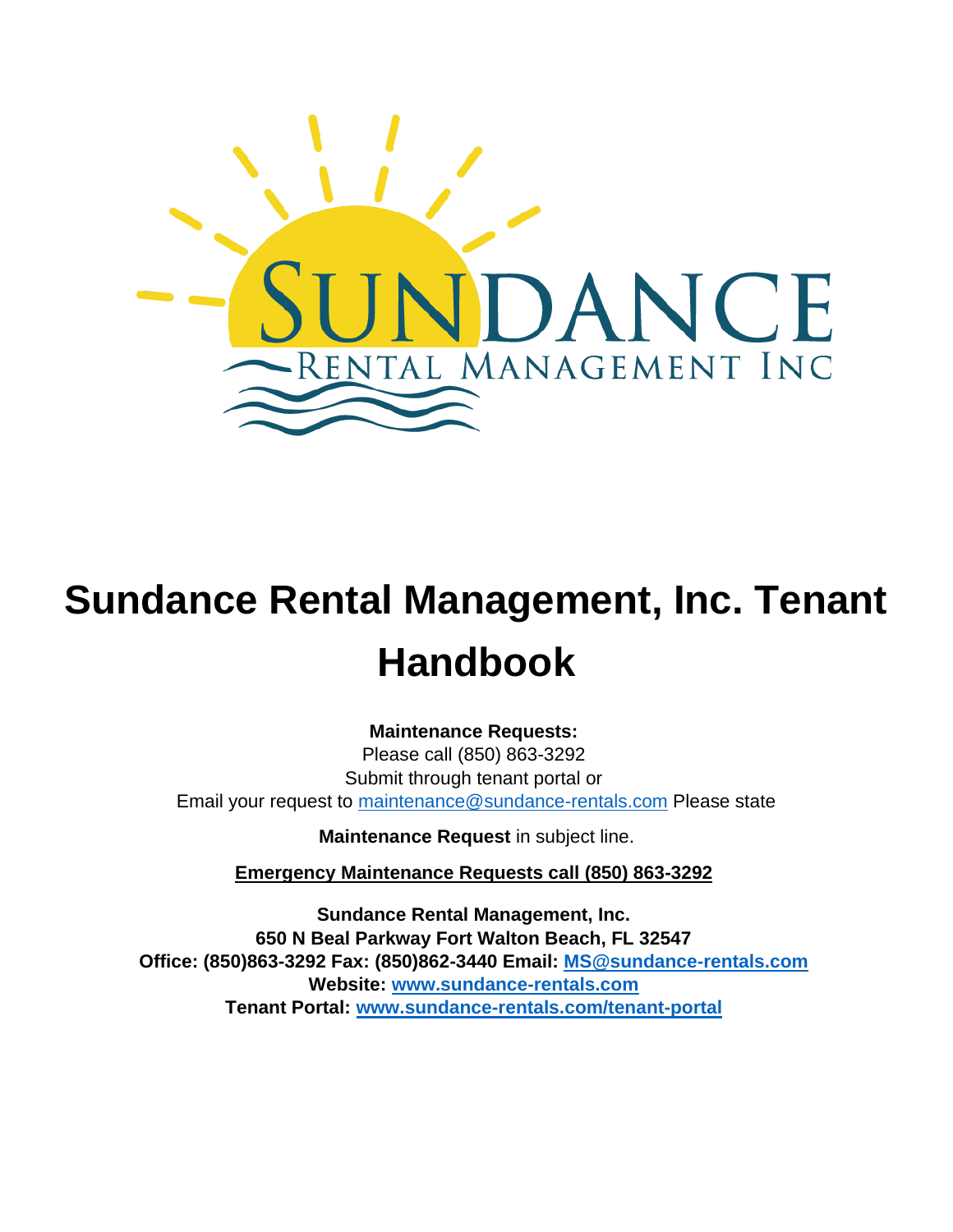# **General Rules and Regulations**

**Rental Payments** – **All rents are due and payable, in advance, on the first day of each month and no later than 5pm on the fifth day of each month.** Payment may be paid with check, money order, online, or certified funds when paying in the office **(CASH PAYMENTS WILL NOT BE ACCEPTED AT ANY TIME)** and made payable to:

**Sundance Rental Management, Inc. 650 N Beal Parkway Fort Walton Beach, FL 32547** 

Please mail or deliver your payment to the above address. WRITE YOUR ADDRESS on your payment to assure proper credit. All accounting is done by address of the property. You may pay in person, Monday thru Friday, 8:00am to 5:00pm, at 650 N Beal Parkway Fort Walton Beach, FL 32547. A receipt will be provided upon request. You may also place your payment in the drop box, after hours, located in the front of the office. Rental payments placed in the drop box after 4:00pm will be posted the next day. We do not accept post-dated checks.

You may set up an account through [www.Sundance-rental.com/tenant-portal](http://www.sundance-rental.com/tenant-portal) and make your rental payment securely online. You can also access your tenant portal through the free mobile app, download Online Portal by Appfolio in your app store.

Rent remaining unpaid beyond the  $5<sup>th</sup>$  day of the month is delinguent and is subject to the 10% late fee plus an additional \$5.00 per day for each day thereafter as noted in the lease. If the 5<sup>th</sup> falls on a weekend or holiday and the office is closed rent is due by 5pm. Any payments made after the 5th at 5pm must be certified funds and are subject to late fees including but not limited to payment placed in the drop box.

**Returned Checks** – The amount of any returned checks, plus the NSF fee in the amount of \$50.00 must be paid in certified funds. After a check is returned for insufficient funds twice during the Lease Term, all future payments must be certified funds. If the returned check makes your rent payment late, a late fee will also be added, 10% of the rent amount after 5pm on the 5th day of the month and \$5.00 each day after until the rent amount has been paid in full.

**Default by Tenant** – If the rent is not paid by the 5<sup>th</sup> of the month you are in default of your lease. We will post a 3-day notice, which will give you 3 days to pay in full or the eviction process will be started.

**Administration and Notice Fees** – A three-day notice will include a \$10.00 server fee, a seven-day notice will include a \$50.00 service fee. There is a \$25.00 fee per transaction for addition or subtraction of tenants upon Property Manager/Owner approval.

**Breaking Your Lease** – You are responsible for the entirety of your lease term. If you are unable to fulfill your lease for any reason, contact your property manager to see what options are available. Military clause applies.

**Thirty Day Written Notice** – Upon lease expiration if you will be not renewing your lease a thirty (30) day advanced written notice must be provided to Sundance Rental Management, Inc. before vacating the premises. **THE 30-DAY WRITTEN NOTICE IS REQUIRED EVEN IF YOU INTEND TO VACATE AT THE END OF THE LEASE OR HAVE MILITARY ORDERS.** The notice must include your last day of residency and showing instructions. The notice can be delivered to our office in person, mail, drop box, or e-mail. The 30 days will not start until the notice is received. The notice is available on our website or can be picked up from our office.

**Trash, Garbage and Recycling** – All garbage, trash and recyclable materials must be placed in the appropriate containers, (Sundance Rental Management, Inc. nor the owner provide these.) All containers are to be discreetly stored. The tenant is required to make arrangements to have garbage and trash picked up. Any fines levied by city, county, HOA, etc. will be the tenant's responsibility.

**Move-In Inspection Report** – Included in your lease packet and received when picking up keys; this is your opportunity to document the condition of the property as you take possession. This report will be used to compare the condition of the property for the Move-Out Final Inspection. Tenants are to return this within 48 hours of move in. **If this report is not returned, it is deemed that no damage existed upon Tenant's taking possession of the premises.**

**Yearly Renewal** – Your property manager will conduct a yearly interior inspection prior to lease renewal if offered. Additional interior inspections may be conducted upon property manager or owner request.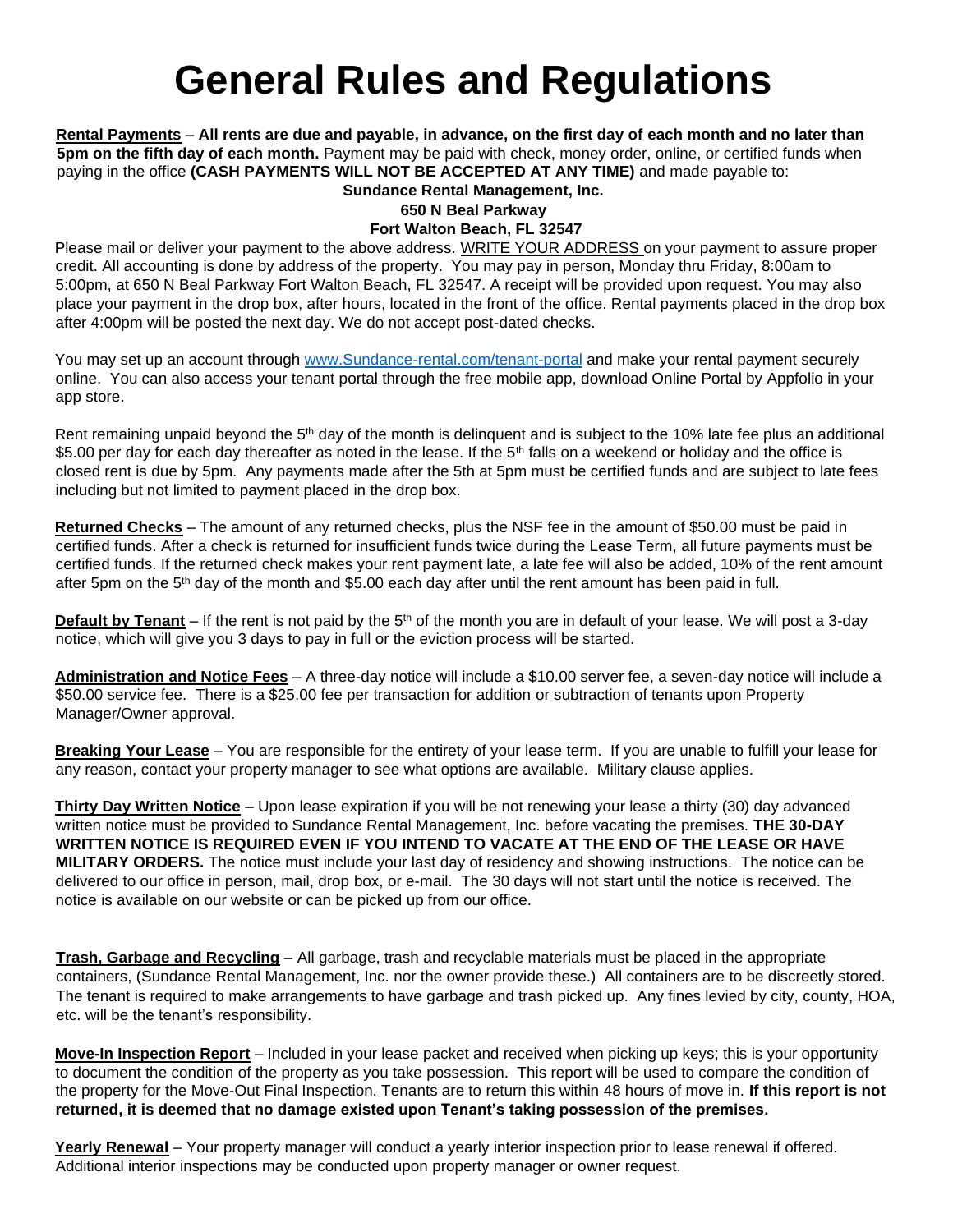**Guests** – If any guests stay with you more than 10 days, please notify your property manager. We do a monthly drive-by to visually check the condition of the property, if an unauthorized person or vehicle is continually seen at the property you will be questioned and could be served a 7-day notice for noncompliance. Unauthorized tenants are grounds for immediate eviction.

**Insurance** – We do not require rental insurance (unless liability insurance is required per owners request or by state law for properties with a pool/hot tub or jacuzzi) but, **HIGHLY RECOMMENDED.** We want to advise you that tenants are under no protection of the homeowners' insurance. Renters insurance covers your personal belongings, injury of any person on the property, and protects you in areas of negligence.

**Pets** – All pets are subject to owner approval with a nonrefundable pet fee, any damage made by a pet will be taken out of the security deposit; only authorized pets are allowed on the property. **The authorization to have a pet on the premises may be revoked at any time without terminating your lease agreement if you do not keep the pet in accordance with the pet addendum.** No pet properties have no pets permitted, no visitors with pets and are not permitted to feed strays at the property. Unauthorized pets may result in loss of entire security deposit and/or eviction.

**Contact Information** – Keep your contact information current and up to date. Notify office if you change your telephone number or email address.

# **Upon Move In**

**Get to Know Your Property – When you first move-in,** thoroughly inspect, fill out the move in inspection check list and promptly return. Make sure all appliances are in proper working condition, check smoke and carbon monoxide detectors (if applicable).

### **General Repairs/Maintenance**

All of these items may be found on our direct website:<http://www.sundance-rentals.com/> [u](http://www.sundance-rentals.com/)nder the title Tenants  $\rightarrow$  DIY Maintenance. Photos and videos are provided for further assistance.

**Maintenance/Repairs** – All maintenance/repair requests may either be made online through your tenant portal, mobile app, or directly to maintenance department that may be reached through our direct line, (850) 863-3292. Any afterhours calls roll over to our afterhours answering service. If your property has any type of warranty you must notify maintenance or afterhours of that when calling.

**Heat/Air Conditioning Units/Smoke Detectors** – Tenants are required to maintain a clear condensation drain line by using a half a cup of bleach or white vinegar every 30 days. Tenants are also required to change AC filters every 30 days, do not use the thick "HEPA" filters as they make the AC work too hard to pull air through, over time causing damage to the unit. **Tenants who call for a service technician will be responsible for clogged drain lines and any damage or breakage caused by not properly maintaining the unit.**

**Outlets/Breakers** – If you are experiencing electrical issues with power, we ask that you troubleshoot by first resetting all of your GFI outlets, then checking the inside and outside electrical panels to ensure there are no tripped breakers. If the above troubleshooting does not solve your problem, please call our maintenance department.

**Extermination** – **Please report any pest problems within 48 hours of possession**. If pest control is not included in your lease, any issues then become the responsibility of the tenant. We do not hold tenants responsible for termite prevention, however we need you to alert us **immediately** if you see or find termite activity and/or damage. You can be held responsible for not reporting this issue.

**Changing Paint, Wallpaper, Etc.** – Any changes made to the property must first be approved in writing by the owner. Communicate any requests with your property manager, your property manager is your communicator with the owner. **Septic Tank and Lift Stations -** If your property is equipped with a Septic Tank or Lift Station there are special

instructions that must be adhered to. Failure to adhere to the following could result in a tenant charge:

### **Don'ts**

• Your septic system is not a trash can. Don't put dental floss, feminine hygiene products, condoms, diapers, cotton swabs, cigarette butts, coffee grounds, cat litter, paper towels, latex paint, pesticides, or other hazardous chemicals into your system.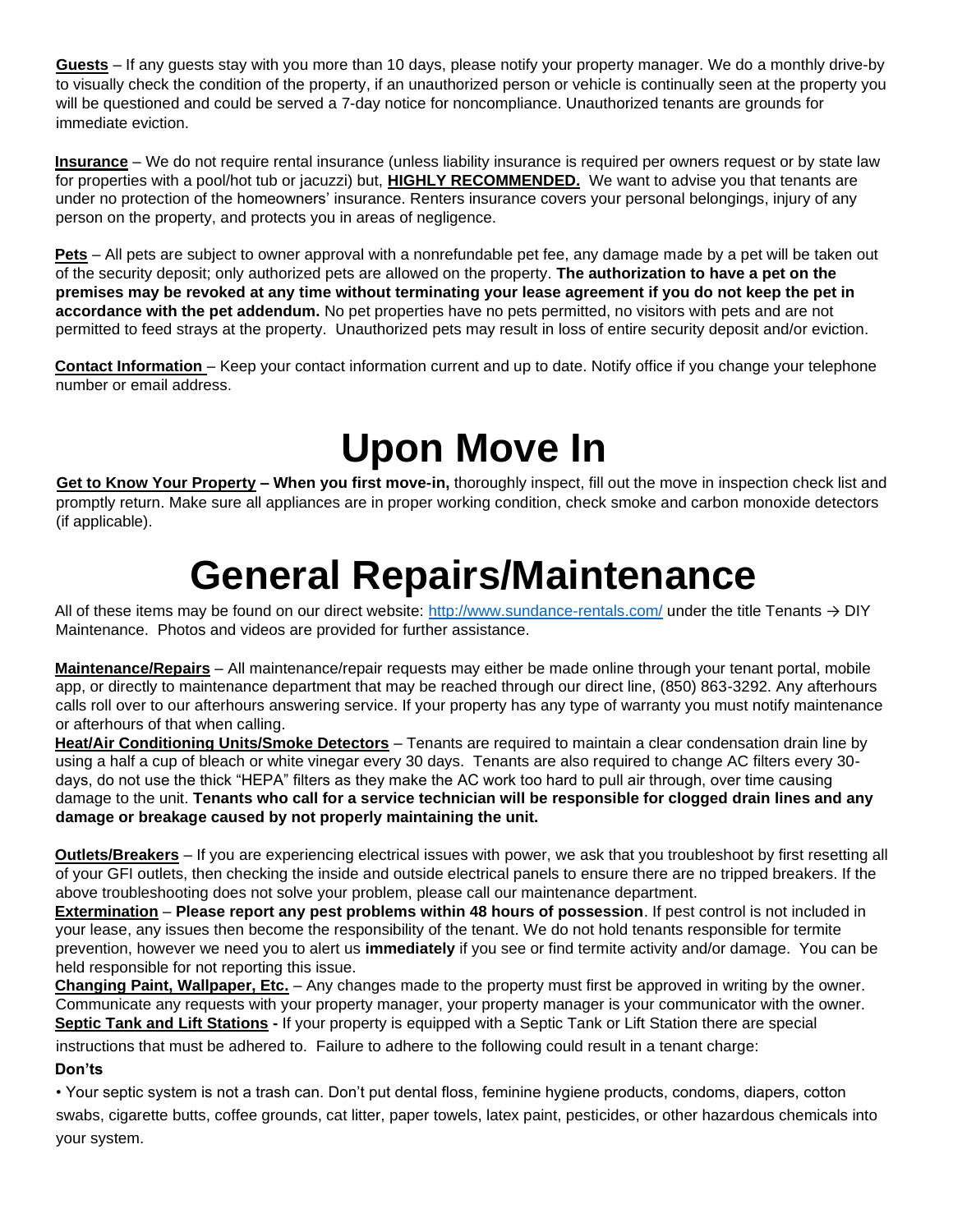- NEVER POUR GREASE OR OIL DOWN THE DRAIN
- Don't use caustic drain openers for a clogged drain. Instead, use boiling water or a drain snake to open clogs.
- Don't drive or park vehicles on any part of your septic system. Doing so can compact the soil in your drain field or damage the pipes, tank, or other septic system components.

### **Do's**

Please use Rid-X monthly, per the package instructions.

Some septic systems may require the use of Lift Stations. In the event of maintenance issues the first thing a tenant should check is the breaker box, one in the house, and one at the Lift Station. In the event a maintenance person is sent out to the property and the issue was a tripped breaker – the tenant WILL be responsible for ALL fees incurred with this maintenance visit.

# **Maintenance Damage and Repair**

You are expected to maintain the property in the same condition as when you took possession. Only repairs required because of normal wear will be made by Sundance Rental Management, Inc. Tenants will be charged for repairs caused by misuse or neglect. Tenants are not authorized to repair any items at the property without permission by your property manager.

**Who Does What** – All "breakdowns", system failures, and structural defects must be reported to Sundance Rental Management, Inc. immediately. If an urgent repair is needed (i.e., water heater leaking) **YOU** are responsible for stopping further damage from occurring, if possible. If there is a leak, stop the water source immediately. If the problem is electrical, turn off the breaker serving that appliance or area until the repairman arrives. Sundance Rental Management, Inc. will schedule necessary repairs within a reasonable time. While Sundance Rental Management Inc. will coordinate the maintenance exclusively (except those managed by the owner) we have a contractual obligation with the OWNER that does not allow maintenance cost to exceed \$300.00 without prior OWNER approval. **While Sundance Rental Management Inc. will coordinate the maintenance exclusively (except those managed by the owner) we have a contractual obligation with the OWNER that does not allow maintenance cost to exceed \$200.00 without prior OWNER approval.** 

Examples of maintenance that you are expected to maintain or will receive tenant billing for to include but not limited to:

- Replace light bulbs
- Torn or damage screens
- Replace heat and/or air conditioning filters **EVERY 30 DAYS**
- Clean the condensation drain line on the HVAC **EVERY 30 DAYS**
- Keep gutters (single story) free and clear of debris
- Lawn Maintenance
- Replace batteries in smoke/carbon dioxide detectors and notify Sundance if they are not working properly
- Resetting tripped GFI and electrical breakers
- Clearing jammed garbage disposal
- Winterizing and priming lawn pump

**Lawns and Grounds** – You are expected to care for the lawn and grounds unless service is included in lease, keeping them in as good condition as when you took possession. This care includes regularly cutting the grass; trimming shrubs; edging all walkways, curbs and driveways; cleaning the gutters (single story) of leaves, debris, and pine needles and keeping vines from growing onto the house. Please keep shrub and tree growth away from the roof, eaves, and sides of the house. You are required to report any condition, which can cause damage, permanent or temporary, to the grounds. Flower beds must be kept free of weeds, grass, etc. Whatever is in the beds as a cover (pine straw, pine bark, etc.) must be maintained by the Tenant. If lawn care is included, you are still responsible to report to our office if the lawn is not properly being cared for.

**Lawn Irrigation System** – If your property is equipped with a lawn irrigation system it is your responsibility to know how to operate and use the system to maintain the lawn. The pump **MUST** be drained prior to freezing temperatures, you will find a how to video on our web site under Tenants  $\rightarrow$  DIY Maintenance [http://www.sundance-rentals.com/diy](http://www.sundance-rentals.com/diy-maintenance)[maintenance](http://www.sundance-rentals.com/diy-maintenance) [.](http://www.sundance-rentals.com/diy-maintenance) If a lawn pump freezes and becomes damaged, you will be charged for repair or replacement. Broken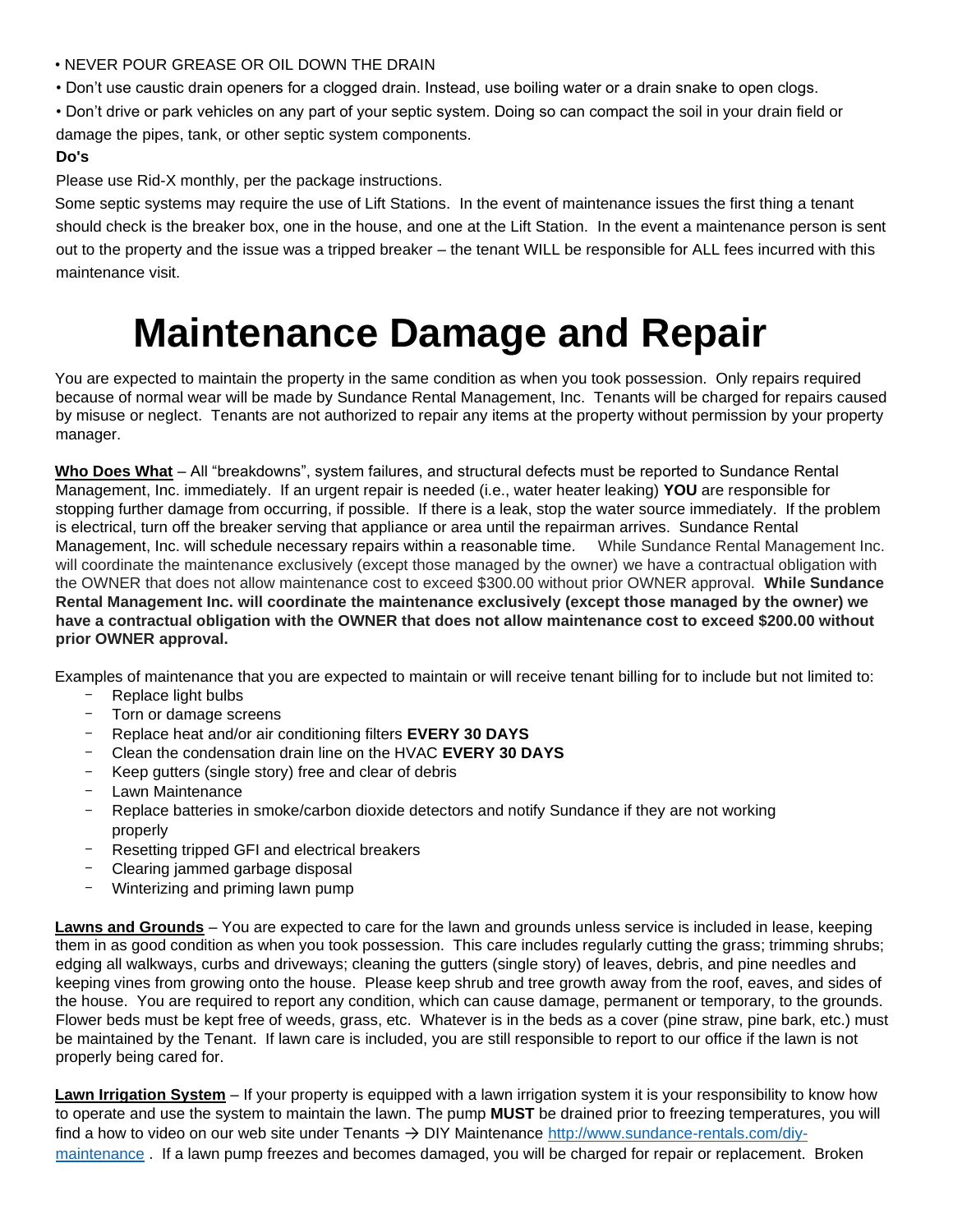sprinkler heads are your responsibility to replace. Please contact the office if you are not familiar with lawn irrigation system.

**Light Bulbs** – At move-in, all fixtures will be equipped with the proper light bulbs. All burned out light bulbs are to be replaced during the Tenant's occupancy (including floodlights). Upon moving out, all lights must be equipped with the proper number and kind of bulbs.

**Walls and Ceilings** – Please keep the walls of the home clean and unmarred. Do not paint or wallpaper the walls without written approval from Sundance Rental Management, Inc. If authorized, you are welcome to hang pictures on the walls; however, upon move out walls must be clean and unmarred. Tenants are responsible to fill and use touch paint up to cover any holes made during tenancy. No holes are to be made on wood paneling or wallpapered walls. **ALL SUNDANCE RENTAL MANAGEMENT, INC. RENTALS ARE NON-SMOKING; YOU ARE RESPONSIBLE FOR ANY SMOKE DAMAGE.** 

**Carpet Care** – Routine carpet care is required, including thorough vacuuming and immediate removal of soil from the carpet. Carpets must be cleaned professionally by a truck mounted machine annually and for final inspection. A receipt must be provided at final inspection and carpets must be completely dry at the time of inspection, if you have a pet the pet deodorizer must be added to the service as well.

**Garbage Disposal** – Garbage disposals are to be used as a food disposal. Most disposals have a "RESET" button on the bottom or side of the unit, this acts as a "built in" circuit breaker. Depress this button to reset the unit. An "Allen" wrench will fit into the bottom of the disposal. With the unplugged, insert the tool into the bottom of the disposal. Move it clockwise and counter clockwise to loosen the jammed unit. Once the unit is clear of the jam, remove the wrench, plug the unit back in, and turn it on to see if it resumes normal operation. If this does not please call our maintenance department to report the issue. Service calls to repair clogged are the responsibility of the tenant. Photos provided on our direct web site under Tenants → DIY Maintenanc[e](http://www.sundance-rentals.com/diy-maintenance) <http://www.sundance-rentals.com/diy-maintenance> .

**Washer/Dryer Hook-ups** – Installing your washer and dryer, is a good time to check your hoses and washers for potential leaks. You will be responsible for any damage caused by leaks due to improper installation.

### **Cleaning And How-To's**

**Counter Tops and Cabinet** – Always use cutting boards and hot pads when chopping, cutting, or placing hot items on counter tops. Do not use abrasive cleaners on counter tops as they will scratch. All unpainted cabinets need to be cleaned regularly with a wood cleaner (such as Murphy's Oil Soap) and treated with a wood preserver (such as Scott's Liquid Gold).

**Kitchen Appliances** – Each kitchen appliance must be cleaned regularly, and light bulbs properly maintained. Including the stove hood, the filter in the stove hood, the oven, under the burners on the stove and the drip pans.

**Fireplaces** – If there is a fireplace in your property, please **do not burn anything without approval from your property manager. If approved do not burn anything other than interior approved burning materials ex: Duraflame.** Nonapproved wood causes a build-up of residue in the chimney and increases the possibility of fire.

# **Moving Out**

**Put It In Writing** – A 30 written notice is required if you do not wish to renew your lease; this is a form you can find on our website under TENANTS>Tenant Resources>Current Residents>Tenant 30 Day Notice or [http://www.sundance](http://www.sundance-rentals.com/pdf/Tenant%2030%20Day%20Notice.pdf?v4)[rentals.com/pdf/Tenant%2030%20Day%20Notice.pdf?v4](http://www.sundance-rentals.com/pdf/Tenant%2030%20Day%20Notice.pdf?v4) 

**Re-Renting Your Property** – After you have given notice that you intend to move, the property may be placed on the market that day. You will be given a form to fill out with showing instructions; you may either share your contact information and show the property yourself or give a key to your property manager who will show the property to potential tenants with advance notice. If the property is placed on the sales market the owner's agent will coordinate all of the showings during the last 30 days of your residency. Extra effort on your part is expected in keeping the house and yard neat and clean during marketing. The better a home shows, the more likely it is that it will rent or sell quickly. A home that shows well benefits everyone.

**Move-Out Final Inspection** – It is your responsibility to schedule your final inspection with your property manager or make arrangements to drop off the keys. The property must be completely empty at the time of inspection. If carpet is present it must be cleaned by a truck mounted machine, a receipt must be provided, and carpets must be completely dry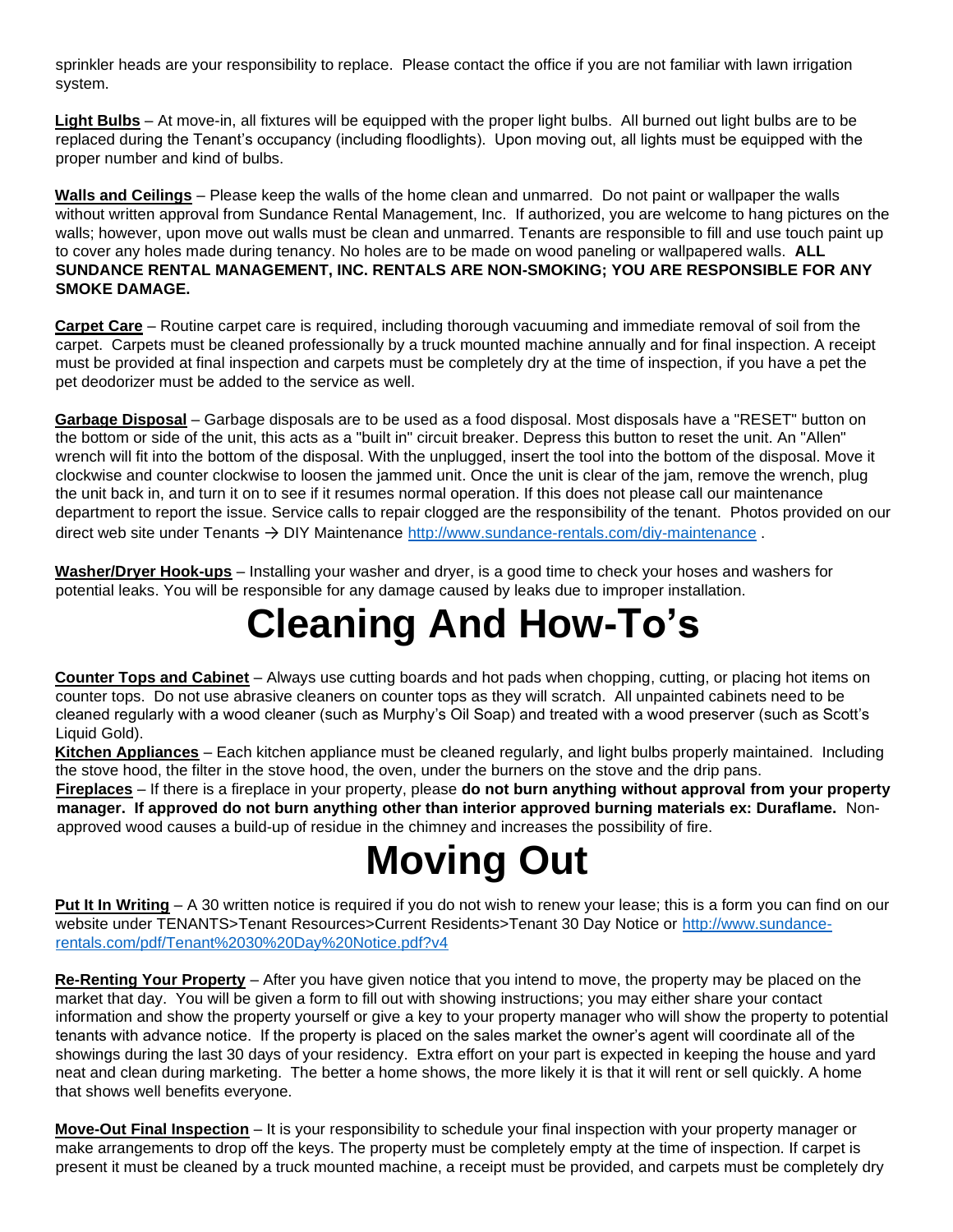at the time of inspection. You can find the final inspection check list on our website; TENANTS  $\rightarrow$  Tenant Resources  $\rightarrow$ Current Tenants → Tenant Final Inspection or<http://www.sundance-rentals.com/pdf/Tenant%20Final%20Inspection.pdf>

- 1. Tenants are responsible for maintaining power at the property until final inspection is passed.
- 2. If you are breaking your lease you are responsible for power until the property re rents (if applicable) or the end of your lease, whichever comes first.
- 3. All keys must be turned in to Sundance, garage door remotes (if applicable) are to be left at the property in the kitchen, on countertop or in a drawer at the time of final inspection. Tenants who fail to return garage door remotes will be charged for replacement and reprogramming.

### **Return of Your Security Deposit – THE SECURITY DEPOSIT MAY NOT BE USED AS THE LAST MONTH'S RENT!!!!!**

If the owner in conjunction with Sundance Rental Management, Inc., determines there are no claims against your security deposit a check will be mailed to the provided forwarding address within 15 days from your date of vacancy. If there are claims, a certified letter will be mailed to the forwarding address provided or last known address within 30 days from your vacate date. You have 15 days to dispute any claims.

**The following are requirements for a full refund:** 

- **1. A proper 30-day written notice was given.**
- **2. Property was left clean, undamaged and in the same condition as date of possession.**
- **3. Walls are clean and unmarred.**
- **4. All charges, rents, and tenant fees have been paid.**
- **5. All personal belongings, trash, and debris have been removed.**
- **6. A forwarding address has been provided.**
- **7. No unauthorized pets on the premises.**
- **8. Acceptable Move-out Property Condition evaluation by the property manager and approved by the owner.**
- **9. Lawn has been mowed, edged, flower beds have fresh mulch and generally clean.**
- **10. Roof and gutters are clean and free of debris.**
- **11. Carpets and tile, if necessary, have been cleaned by a truck-mounted machine and a receipt has been provided.**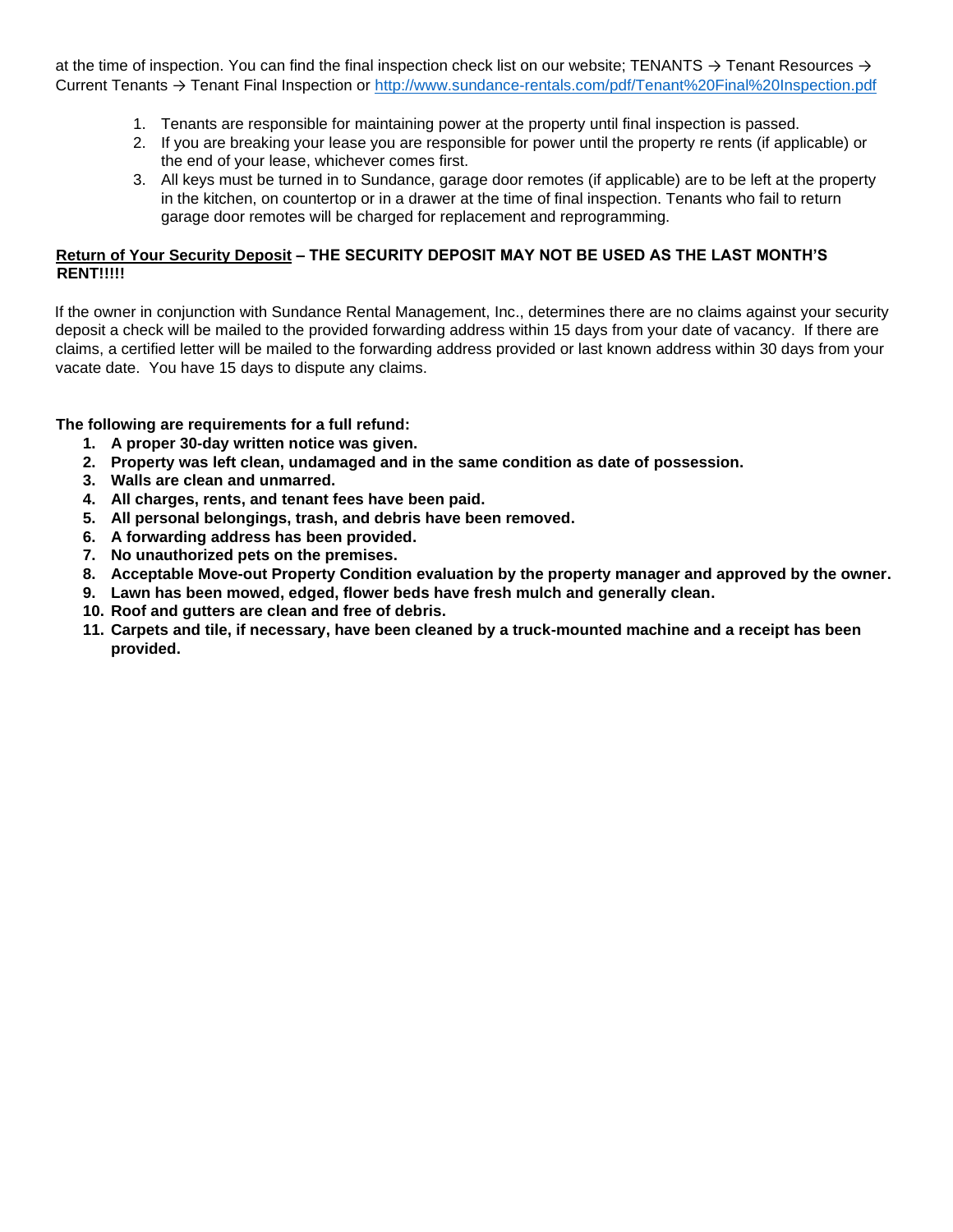

650 N Beal Parkway<br>Fort Walton Beach, FL 32547 Phone: (850) 863-3292 | Fax: (850) 862-3440<br>ms@sundance-rentals.com www.sundance-rentals.com





#### **RENTAL DEPARTMENT ANNUAL/FINAL INSPECTION INSTRUCTIONS**

|                                                                                                                                                                                                                                                                                                                                                                                                                                                                                                                                                                                                                   | utilities must be turned on for additional cleaning, this cost will be deducted from your Cleaning and Damage Deposit.                                                 | PLEASE LEAVE ALL UTILITIES ON UNTIL AFTER COMPLETION and PASSING OF INSPECTION, or lease EXPIRES/IS RE-RENTED, whichever come LAST. If |
|-------------------------------------------------------------------------------------------------------------------------------------------------------------------------------------------------------------------------------------------------------------------------------------------------------------------------------------------------------------------------------------------------------------------------------------------------------------------------------------------------------------------------------------------------------------------------------------------------------------------|------------------------------------------------------------------------------------------------------------------------------------------------------------------------|----------------------------------------------------------------------------------------------------------------------------------------|
|                                                                                                                                                                                                                                                                                                                                                                                                                                                                                                                                                                                                                   | The Air Conditioning should be left ON until the Carpets are completely DRY.                                                                                           |                                                                                                                                        |
|                                                                                                                                                                                                                                                                                                                                                                                                                                                                                                                                                                                                                   |                                                                                                                                                                        | IF YOU CHOOSE NOT TO DO ANY PART OF YOUR REQUIRED CLEANING, PAINTING AND/OR REPAIRS TO THE PROPERTY, PLEASE CALL OUR OFFICE TO         |
| DISCUSS, PRIOR TO YOUR FINAL INSPECTION.<br>If you need a recommendation for the Carpet Cleaning, General Cleaning or Painting Services please call our office.                                                                                                                                                                                                                                                                                                                                                                                                                                                   |                                                                                                                                                                        |                                                                                                                                        |
| Please follow this list, AS APPLICABLE, to ensure a satisfactory inspection.                                                                                                                                                                                                                                                                                                                                                                                                                                                                                                                                      |                                                                                                                                                                        |                                                                                                                                        |
| Careful attention and meticulous cleaning of the following items will help insure the prompt return of your deposit.                                                                                                                                                                                                                                                                                                                                                                                                                                                                                              |                                                                                                                                                                        |                                                                                                                                        |
| Kitchen:                                                                                                                                                                                                                                                                                                                                                                                                                                                                                                                                                                                                          | Medicine Cabinets - inside & out                                                                                                                                       | Light Fixtures & Covers: remove dirt/dead bugs                                                                                         |
| Counter Top & Storage: clean and dust-free                                                                                                                                                                                                                                                                                                                                                                                                                                                                                                                                                                        | Mirrors (Windex)<br>Toilets: inside & out /replace seat if worn,                                                                                                       | Receptacles/Switch Covers: replace if broken/damaged                                                                                   |
| Dishwasher: top of door, inside, & door seal                                                                                                                                                                                                                                                                                                                                                                                                                                                                                                                                                                      | stained or broken                                                                                                                                                      | Screens: clean and repaired                                                                                                            |
| Freezer: clean residue & empty ice containers                                                                                                                                                                                                                                                                                                                                                                                                                                                                                                                                                                     | Tubs/Showers: No soap scum or mildew                                                                                                                                   | Smoke/carbon monoxide Detectors: working                                                                                               |
| Cabinet/pantry/drawers-inside/Out                                                                                                                                                                                                                                                                                                                                                                                                                                                                                                                                                                                 | Towel Rack/Toilet Paper Holder: SECURED                                                                                                                                | Walls: NO marks/holes-esp. on & around switch/cover                                                                                    |
| Cabinet/pantry: above (b/w cabinet/ceiling);<br>Microwave: inside AND out, underneath, bulbs,                                                                                                                                                                                                                                                                                                                                                                                                                                                                                                                     | Sink Fixtures: No residue                                                                                                                                              | Window Screens: No holes                                                                                                               |
| no grease, clean screens                                                                                                                                                                                                                                                                                                                                                                                                                                                                                                                                                                                          | Soap Dishes: NO residue                                                                                                                                                | Windows & Sills: inside & out                                                                                                          |
| Refrigerator: in/out/top/sides/bottom/seal                                                                                                                                                                                                                                                                                                                                                                                                                                                                                                                                                                        | General:                                                                                                                                                               | Compliance:                                                                                                                            |
| Refrigerator: clean underneath & COILS                                                                                                                                                                                                                                                                                                                                                                                                                                                                                                                                                                            | Baseboards & Crown Molding; clean/dust-free                                                                                                                            | A/C: filter clean-new, returns/vents: cleaned                                                                                          |
| Refrigerator: Turn off at breaker & leave OPEN                                                                                                                                                                                                                                                                                                                                                                                                                                                                                                                                                                    | Blinds, Shades, Shutters: NO dust/dirt/damage                                                                                                                          | Furnace: area/closet, dust                                                                                                             |
|                                                                                                                                                                                                                                                                                                                                                                                                                                                                                                                                                                                                                   | CARPETS: PROFESSIONALLY steam cleaned,                                                                                                                                 |                                                                                                                                        |
| Sink Fixtures: No residue                                                                                                                                                                                                                                                                                                                                                                                                                                                                                                                                                                                         | NO Stains * RECEIPT REQUIRED*<br>CARPETS must be COMPLETELY DRY prior to                                                                                               | Washer/Dryer: area and appliances                                                                                                      |
| Soap Dishes: NO residue                                                                                                                                                                                                                                                                                                                                                                                                                                                                                                                                                                                           | inspection                                                                                                                                                             | Water Heater: area/closet & top of water heater                                                                                        |
|                                                                                                                                                                                                                                                                                                                                                                                                                                                                                                                                                                                                                   | **Carpets must be cleaned prior to annual                                                                                                                              |                                                                                                                                        |
| Stove Hood & EXHAUST: clean & replace filter                                                                                                                                                                                                                                                                                                                                                                                                                                                                                                                                                                      | inspection.                                                                                                                                                            | <b>Exterior:</b>                                                                                                                       |
| Stovetop/OVEN/ Racks/Bottom Drawer:<br>WIPE Out OVEN after self-cleaning cycle,                                                                                                                                                                                                                                                                                                                                                                                                                                                                                                                                   | Ceiling Fans: blades & light fixtures-remove all                                                                                                                       | Driveway: sweep/make free of debris walks & patios                                                                                     |
| DO NOT use oven cleaner in self-cleaning                                                                                                                                                                                                                                                                                                                                                                                                                                                                                                                                                                          | dust/grime                                                                                                                                                             |                                                                                                                                        |
| ovens!                                                                                                                                                                                                                                                                                                                                                                                                                                                                                                                                                                                                            | Ceiling/Walls: NO cobwebs                                                                                                                                              | Garage: clean, sweep, NO grease/deposits                                                                                               |
|                                                                                                                                                                                                                                                                                                                                                                                                                                                                                                                                                                                                                   | Doors & Wood Work: NO scratches/holes (OLD                                                                                                                             |                                                                                                                                        |
| Stove/Oven: clean sides of stove and cabinets                                                                                                                                                                                                                                                                                                                                                                                                                                                                                                                                                                     | <b>ENGLISH SCRATCH COVER)</b>                                                                                                                                          | Gutters & Roof: remove leaves/pine needles                                                                                             |
| Lift Top of Stove - Clean Under Burners<br>(REPLACE DRIP PANS)                                                                                                                                                                                                                                                                                                                                                                                                                                                                                                                                                    | Door Stops: in place with rubber caps                                                                                                                                  | Lawn Pump: primed, operational                                                                                                         |
| Bath:                                                                                                                                                                                                                                                                                                                                                                                                                                                                                                                                                                                                             | Drapes: washed/dry cleaned                                                                                                                                             | Shrubbery: cut below window level                                                                                                      |
| Exhaust Fans: Bathroom, clean and functioning                                                                                                                                                                                                                                                                                                                                                                                                                                                                                                                                                                     | Fireplace: remove ashes & scrub w/ 409                                                                                                                                 | Sprinklers: heads operational                                                                                                          |
| Cabinet/pantry/drawers-inside/Out                                                                                                                                                                                                                                                                                                                                                                                                                                                                                                                                                                                 | Floors: including grout, I.A. - cleaned                                                                                                                                | Trees: cut away from roof line, pull vines from house/fence                                                                            |
| Cabinet/pantry: above (b/w cabinet/ceiling);                                                                                                                                                                                                                                                                                                                                                                                                                                                                                                                                                                      | Light Bulbs: replaced w/same type bulb-                                                                                                                                | Yard: mow, rake, edge, weed, clean up waste                                                                                            |
| 1<br>NO garbage or trash on premises.                                                                                                                                                                                                                                                                                                                                                                                                                                                                                                                                                                             |                                                                                                                                                                        |                                                                                                                                        |
| 2                                                                                                                                                                                                                                                                                                                                                                                                                                                                                                                                                                                                                 | ALL repairs to premises during occupancy have been made (i.e. torn screens, broken windows, drains not                                                                 | #keys FBG                                                                                                                              |
| clogged, etc.                                                                                                                                                                                                                                                                                                                                                                                                                                                                                                                                                                                                     |                                                                                                                                                                        |                                                                                                                                        |
| 3.                                                                                                                                                                                                                                                                                                                                                                                                                                                                                                                                                                                                                | ALL nails removed and nail holes in walls filled and painted CLEAN OR PAINT ALL MARKS.                                                                                 | Fan Remotes                                                                                                                            |
|                                                                                                                                                                                                                                                                                                                                                                                                                                                                                                                                                                                                                   | CALL OUR OFFICE FOR CORRECT PAINT COLOR. (There are hundreds of shades of white).<br>Look carefully before you paint to determine whether walls are flat or semi-gloss | # Garage Remotes<br>Alarm/Garage Code                                                                                                  |
|                                                                                                                                                                                                                                                                                                                                                                                                                                                                                                                                                                                                                   | Test and Dry a small area to be touched up Before proceeding to touch up entire house.                                                                                 | Mailbox Key                                                                                                                            |
|                                                                                                                                                                                                                                                                                                                                                                                                                                                                                                                                                                                                                   |                                                                                                                                                                        |                                                                                                                                        |
| ON FINAL INSPECTION, MAKE SURE ALL PERSONAL BELONGINGS HAVE BEEN REMOVED AND PREMISES ARE CLEAN AND IN GOOD ORDER! Unless<br>otherwise resolved, rental charges will continue to accumulate until premises are deemed to be in satisfactory and acceptable condition by OWNER. If it is necessary to<br>make additional inspections due to unsatisfactory conditions of premises, there will be a \$10.00 charge for each additional inspection.<br>On satisfactory Final Inspections, when all items are in order, please allow fifteen (15) days for return of deposit. If you are leaving the area, leave your |                                                                                                                                                                        |                                                                                                                                        |
| address and your deposit will be forwarded to you. On unsatisfactory inspections, all repairs and cleaning will be done before balance, if any, of deposit is returned.                                                                                                                                                                                                                                                                                                                                                                                                                                           |                                                                                                                                                                        |                                                                                                                                        |
| Date                                                                                                                                                                                                                                                                                                                                                                                                                                                                                                                                                                                                              |                                                                                                                                                                        | Tenant                                                                                                                                 |
|                                                                                                                                                                                                                                                                                                                                                                                                                                                                                                                                                                                                                   |                                                                                                                                                                        |                                                                                                                                        |
| Agent                                                                                                                                                                                                                                                                                                                                                                                                                                                                                                                                                                                                             |                                                                                                                                                                        | Tenant                                                                                                                                 |
| <b>Property Address</b>                                                                                                                                                                                                                                                                                                                                                                                                                                                                                                                                                                                           |                                                                                                                                                                        |                                                                                                                                        |
| <b>Forwarding Address</b>                                                                                                                                                                                                                                                                                                                                                                                                                                                                                                                                                                                         |                                                                                                                                                                        |                                                                                                                                        |
|                                                                                                                                                                                                                                                                                                                                                                                                                                                                                                                                                                                                                   |                                                                                                                                                                        |                                                                                                                                        |
| Date of Final Inspection                                                                                                                                                                                                                                                                                                                                                                                                                                                                                                                                                                                          |                                                                                                                                                                        | Property Manager                                                                                                                       |